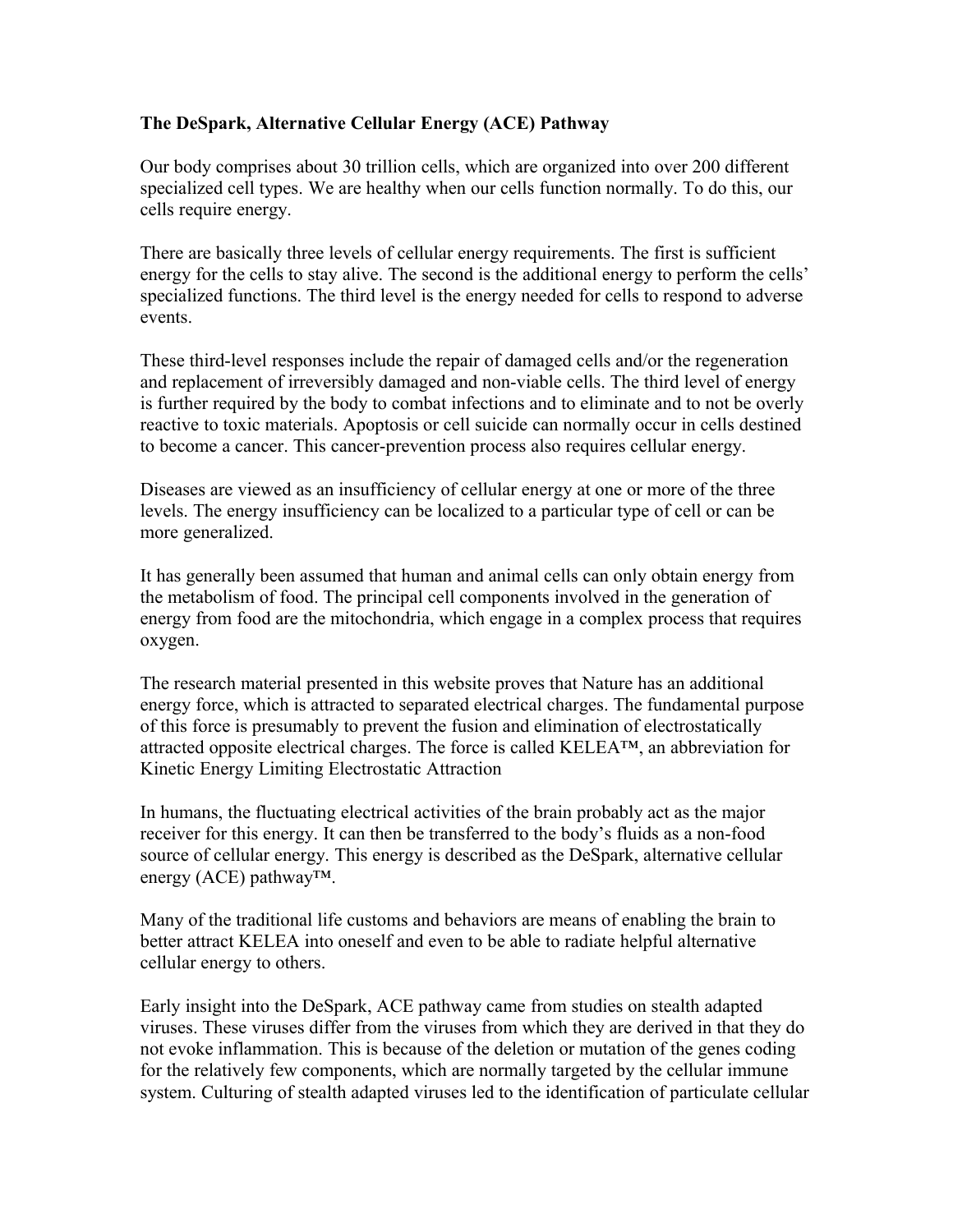materials, which can largely reverse the virus-induced cytopathic (cell damaging) effects (CPE). Cells containing these materials remained viable despite the marked disruption of their mitochondria, which as noted above are the main supplier of cellular energy from the metabolism of food. It was concluded that the particulate materials were providing an alternative (non-mitochondria) source of cellular energy. Since the materials were usually pigmented, they were termed alternative cellular energy (ACE) pigments.

The reversal of stealth adapted virus-induced CPE was also achieved by adding what was being called at the time a homeopathic product, to the re-feeding culture medium. These and other studies led to the realization that ACE pigments primarily functioned by altering the physical and chemical qualities of the virus culture medium. These materials could also directly affect even very highly purified water. Treated water acquires an added dynamic or kinetic quality, reflected in greater internal movements, increased volatility and lowered surface tension. Indeed, it was soon realized that similar physiochemical changes can occur in water treated with many compounds, including several products described in this website.

Specifically, dipolar compounds with separated electrical charges can attract KELEA. Moreover, some of these compounds, as well as certain oscillating electrical devices, can transfer the attracted KELEA to nearby fluids, including water.

Within water, KELEA leads to a loosening of the hydrogen bonding between the water molecules. This loosening adds a dynamic or kinetic quality to the water, which can be converted to chemical energy. As such, KELEA activated water can help compensate for those diseases in which food metabolism is deficient.

These diseases can be grouped as follows: 1. Reduced oxygen intake as in chronic obstructive pulmonary disease (COPD). 2. Restricted blood supply as in cardiovascular, cerebro-vascular and peripheral vascular disease. 3. Inefficient metabolism as in diabetes and nutrient shortages. 4. Increased energy demands, as in wound healing and in the response to infections.

The DeSpark, ACE ™ pathway has additional properties, which are different from the energy provided by food metabolism. It promotes tissue regeneration and also suppresses inflammation and scar formation. DeDermis, Glacial Blue™ is an excellent example of an ACE pathway™ enhancing product. It has the additional feature of being strongly bacteriocidal and is, therefore, particularly suitable for use on potentially infected lacerations. Epione™ is another example of an ACE pathway™ enhancing product. Clinical experience indicates that Epione<sup>TM</sup> supports higher-level brain functions, including what is sometime referred to as emotional intelligence. A further example is a natural KELEA activated water from Ecuador called Health2o. These products are available for purchase from this website.

In summary, all humans should be working towards enhancing their own ACE pathway™ and that of their family members and pets. The regular use of KELEA activated water is an obvious approach to disease prevention and a potential method for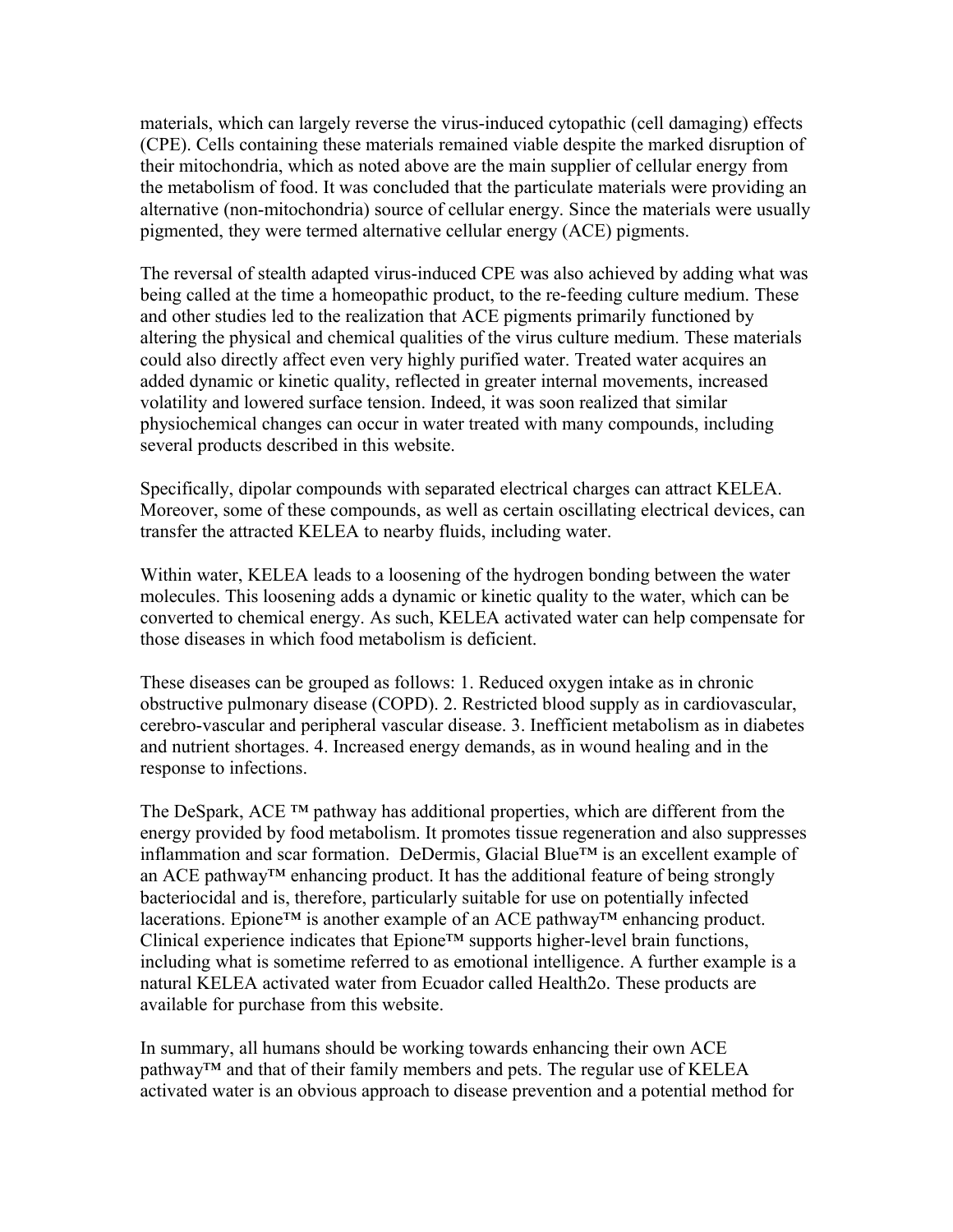alleviating existing illnesses. Several products, which are undergoing clinical evaluation to help optimize their clinical use, are described in this website and are currently available for purchase from the ordering page.

The ACE pathway™ exists in plants, as well as in humans and animals. ACE pathway™ enhancing products for agriculture include Milk of the Gods™ mineral-rich waterceutical™, and other product available on this website. Not only do these products result in increased yields, but, as in humans, they can reduce the burden of diseases. Additional major benefits in agriculture are the significantly improved quality and prolonged shelf life of harvested crops. ACE pathway™ products for human, animal and agriculture uses can be purchased from the ordering page. Additional information is also included in the book "Stealth Adapted Viruses, Alternative Cellular Energy (ACE)  $\&$ KELEA™ Activated Water" An e-mail copy of this book can also be purchased from this site.

## **A Complete Scientific Explanation**

Energy is required for cell replication, differentiation and specialized cellular processes, including cell death from apoptosis. The alternative cellular energy DeSpark, (**A.C.E.™)** pathway is an additional source of cellular energy beyond that obtained from the metabolism of food. The added energy is presumptively derived from an environment force defined as KELEA™ (kinetic energy limiting electrostatic attraction). The **A.C.E.™** pathway is expressed as a dynamic (kinetic) activity of the body's fluids that can seemingly facilitate biochemical reactions. Cancer is viewed as a metabolic derangement in genetically altered cells, in which the tumor cells have sufficient energy to replicate but insufficient cellular energy (ICE) to undergo preemptive apoptosis. Empirical observations are consistent with the premise that supplying additional cellular energy via the **A.C.E.™** pathway can enable tumor cells to undergo more timely apoptosis.

The body's **A.C.E.™** pathway can be enhanced by administering either **KELEA™** activated water or **KELEA™** attracting compounds, referred to as Enerceuticals™. Increased levels of **KELEA™** can also be created using various devices, which attract and subsequently transfer **KELEA™** to the body or to water for subsequent administration. Several **KELEA™** attracting devices operate by repetitive on-off electrical switching, while others involve the convergence of intermittent light paths. The fluctuating electrical activity of the brain is proposed to function as a variable antenna for bringing **KELEA™** into the body.

Preliminary evidence suggests that **A.C.E.™** pathway based interventional therapies may improve this presumed **KELEA™** antenna function of the brain, leading to a sustainable improvement in the patient's **A.C.E.™** pathway. It is proposed that cancers are treatable and probably also preventable using methods to enhance the **A.C.E.™** pathway. Such methods may include the routine drinking of **KELEA™** activated water.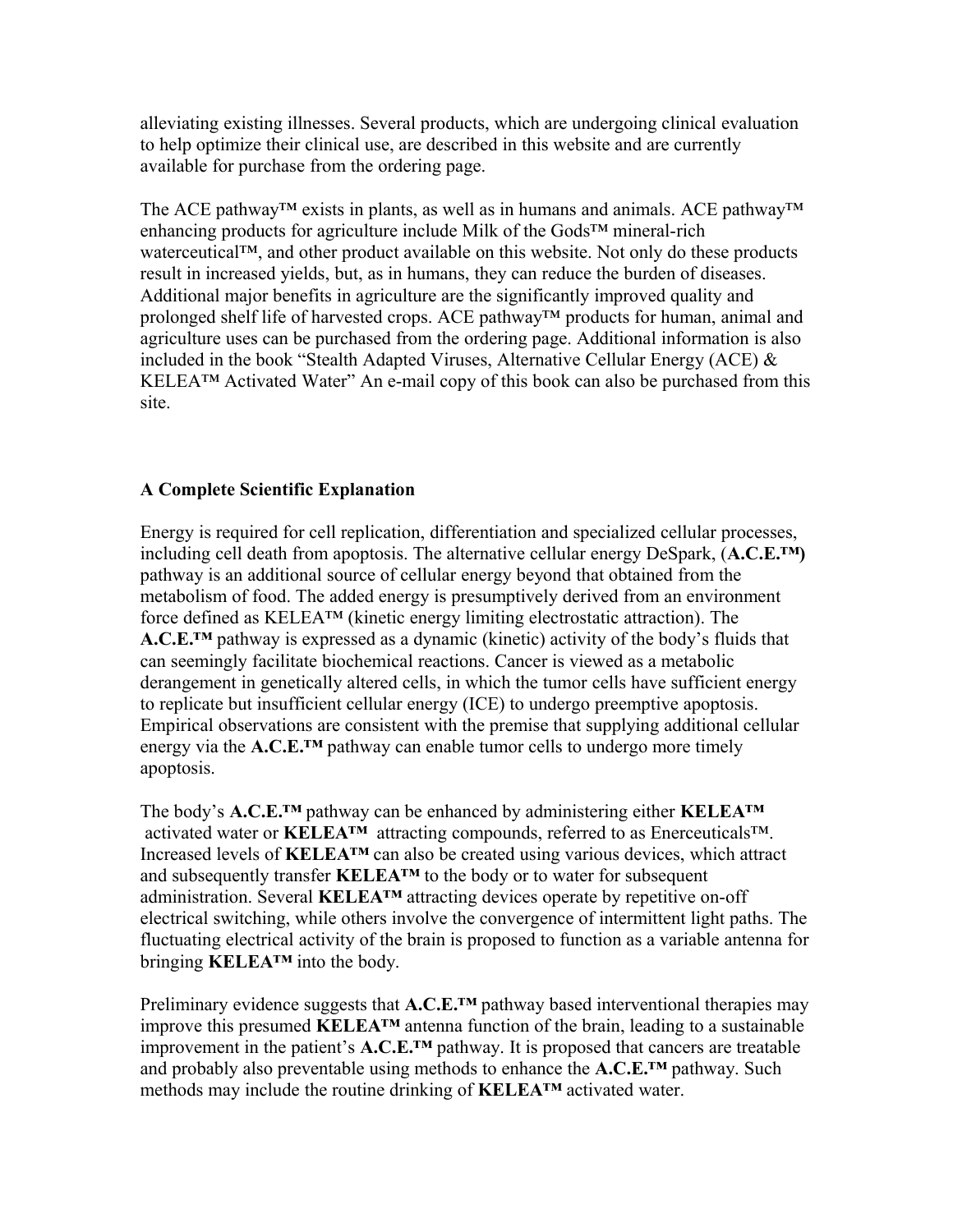Conventional therapies of non-surgically removable cancers include chemotherapy, radiation therapy, and immunotherapy. With few exceptions, these therapies lead to coincidental damage of normal cells, commonly causing considerable accompanying toxicity. Spontaneous regressions of cancers occasionally occur . Such spontaneous regressions are generally attributed to the immune system . This explanation assumes that tumor cells express cell surface antigens that can be recognized by antigen-specific cytotoxic T lymphocytes (CTL) . Partial validation for this assumption is being provided by advanced molecular studies on cell surface proteins of several types of tumors. The potential effectiveness of cancer immunotherapy is also consistent with promising clinical results using methods designed to overcome an apparent tumor-mediated "checkpoint" suppression of CTL .

A competing concept for tumor regression is the delayed triggering of an intrinsic process of cell death termed apoptosis . According to this hypothesis, cells that acquire certain genetic changes, including those which lead to excessive growth and/or delayed maturation, will normally self-destruct via apoptosis. It is reasoned, therefore, that tumor growth may fundamentally reflect impaired apoptosis . This hypothesis is supported by evidence that certain oncogenic viruses code for proteins that are inhibitory to apoptosis . The failure of apoptosis by tumor cells is not likely to be absolute, but apoptosis may be sufficiently impaired to allow for the net overall growth of the tumor. Cellular energy is required for the biochemical processes involved in apoptosis. The provision of added cellular energy to cancer cells may overcome the existing metabolic barriers to apoptosis and, thereby, lead to tumor cell death.

Stealth adapted viruses evade effective immune recognition by the deletion or mutation of genes coding for the relatively few components normally targeted by the cellular immune system. Studies on stealth adapted viruses led to the identification of particulate cellular materials, which can largely reverse the virus-induced cytopathic (cell damaging) effects (CPE).

Furthermore, cells containing these materials remained viable despite the marked disruption of their mitochondria, the main supplier of cellular energy from the metabolism of food. It was proposed that the particulate materials were providing an alternative (non-mitochondria) source of cellular energy. Since the materials were usually pigmented, they were termed alternative cellular energy (**A.C.E.™**) pigments.

The reversal of stealth adapted virus-induced CPE was also achieved by adding a homeopathic (activated water) product to the re-feeding culture medium. These and other studies led to the realization that **A.C.E.™** pigments primarily function by altering the physical and chemical qualities of water. As described below, similar physiochemical changes can be induced in water treated with many compounds, including several products with reported benefits to human health, including improving the survival of cancer patients.

Extensive studies on the **A.C.E.™** pathway over the last several years have provided strong support for the proposal that a fundamental force exists, which prevents the fusion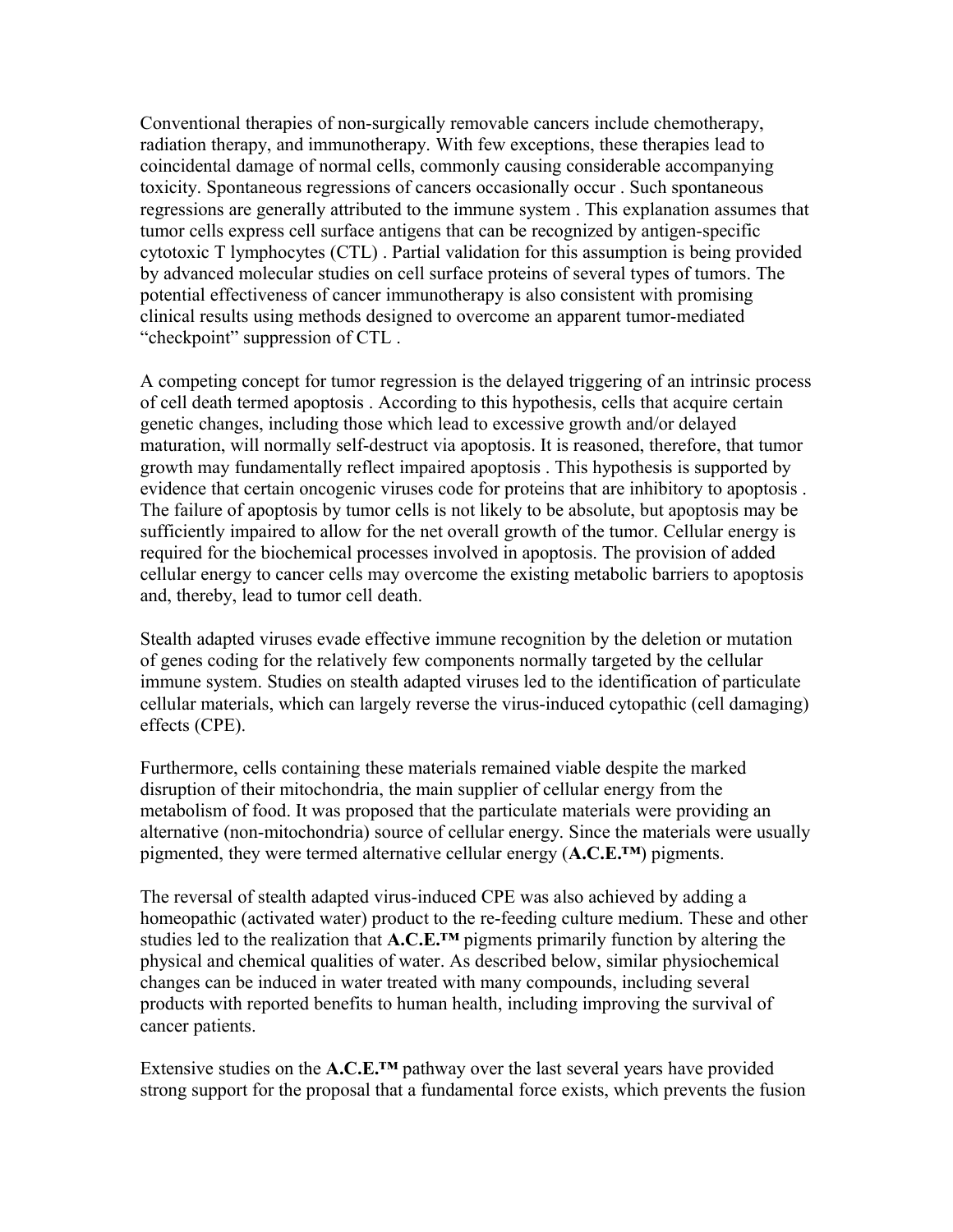of electrostatically attracted opposing electrical charges. The force is termed **KELEA™** (kinetic energy limiting electrostatic attraction). **KELEA™** is seemingly attracted to separated electrical charges, including the opposing electrical charges on dipolar molecules. When present in water, **KELEA™** apparently leads to a loosening of intermolecular hydrogen bonding between water molecules . **KELEA™** induced water activation was initially characterized as reduced surface tension, increased volatility and striking linear dissolving patterns of neutral red dye particles sprinkled onto the water. Additional defining properties of **KELEA™** activated water will be detailed in forthcoming articles. **KELEA™** can similarly affect other fluids, including ethanol and gasoline. Moreover, **KELEA™** leads to a higher energy yield from the combustion of gasoline. This is consistent with **KELEA™** being a primary source of chemical energy.

While the **A.C.E.™** pathway overlaps with food metabolism in promoting various cellular activities, it can support cellular functions beyond those provided by food. Specifically, the **A.C.E.™** pathway provides an effective non-immunological defense against viral and bacterial infections. It can dramatically reduce scarring from acute trauma, including burns and improves the healing of chronic wounds. Clinical observations also suggest that enhancing the **A.C.E.™** pathway can lead to sustainable improvements in certain brain functions. Included in the improved neurological activities may be the capacity of the brain to function as an antenna for **KELEA™** and, thereby, to act as a natural driver of the body's **A.C.E.™** pathway. The focus of this is the potential role of the **A.C.E.™** pathway as a source of cellular energy to promote the regression of tumors, presumptively via apoptosis.

As discussed in the next section, there is an overlap between the methods, which apparently can transfer **KELEA™** into water and currently and/or historically promoted remedies and energy-based devices used for treating cancer patients. The overlap is consistent with the previously offered proposal that the clinical effectiveness of many Complementary and Alternative Medicine (CAM) modalities is mediated via strengthening of the **A.C.E.™** pathway.

Water can be activated with **KELEA™** by either adding various compounds to the water or by exposing the water to **KELEA™** -attracting energy fields. Once the water is sufficiently activated, the activating compounds can be removed from the water. This can be done by decanting the water from insoluble compounds, or for soluble compounds by either repeated dilutions of the water, as in homeopathy, or by zero-residue filtration. Similarly, water remains activated after being removed from water-activating energy fields.

One grouping of substances with postulated benefits to cancer patients is mineral containing compounds. These include humic/fulvic acids, zeolites, bentonite, kaolin, mica, magnesium oxide, a range of other metallic oxides, germanium, tourmaline, shungite (a carbon-based product from Russia), volcanic rock materials, etcetera.

These products are usually marketed as sources of essential minerals, which are arguably deficient in some cancer patients. Other natural compounds being marketed to cancer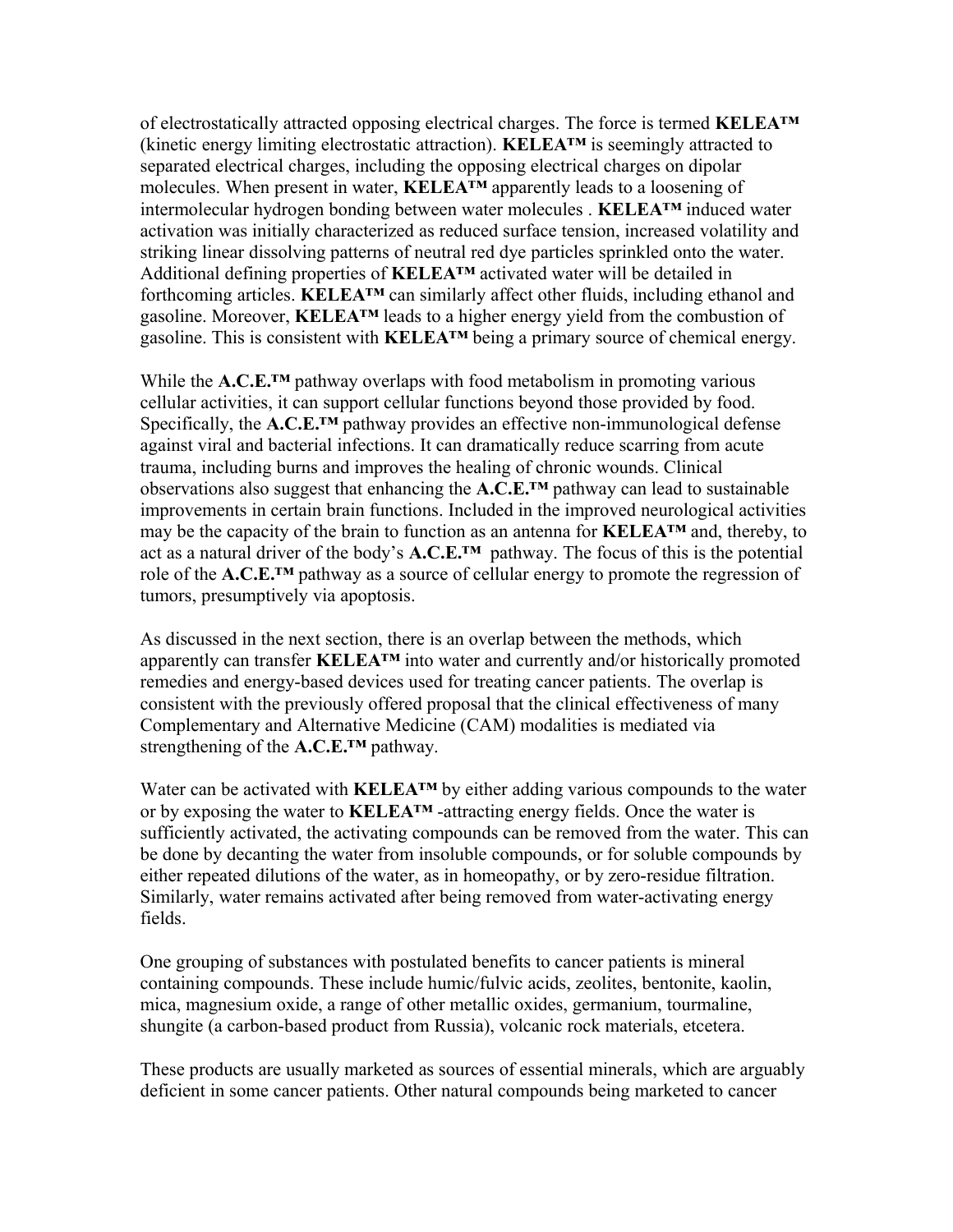patients include vitamins, tinctures, essential oils and herbal products. These compounds are variously promoted for their anti-oxidant, metal-chelating, anti-inflammatory and/or presumed immune-enhancing activities. Many of the above-mentioned compounds have now been tested for the ability to activate water, as assessed by increasing the water volatility. Although the findings are preliminary and the levels of activation are variable and dependent upon concentrations and durations of exposure, it is concluded that a very wide range of compounds can lead to some degree of water activation. The more effective compounds are being referred to as **Enerceuticals™.**

A consistent feature of water activating compounds is the spatial separation of positive and negative electrically charged regions, such that the compounds are functionally dipolar. Ionized atoms comprising cations and anions are also intrinsically dipolar because they differ in the relative numbers of protons and electrons. Cations have one to four more protons than electrons, while anions have more electrons than protons. The excess charges can be offset by ionic bonding between cations and anions, especially if not highly diluted in the water. The lanthanide series of rare earth minerals are notable in that their cations can have up to four fewer electrons in the 4f orbital, while retaining electrons in the outer 5th orbital. The outer electrons tend to shield some of the positive charge from anion neutralization. Known water activating rare earth minerals include neodymium and cerium. Electrolysis, including the use of electromagnetic energygenerated electrical plasma, can also be used to separate positive from negative ions. Electrolysis can also generate non-thermally vaporized, activated water molecules, which are present along with oxygen and hydrogen gases in material referred to as Brown's gas.

Water activating energy fields can be created with various devices related to those previously proposed as being useful in cancer therapy. Several of the devices utilize rapid on-off electrical switching.

Prominent early pioneers in the development of these types of devices include Nikola Tesla (radiant energy), Georges Lakhovsky (multiwave oscillator), Royal Raymond Rife (beam ray) and Panos Pappas (papimi machine).

Igor Smirnov currently employs a fluctuating light as a means of oscillating magnetically aligned molecules in producing MRET (Molecular Resonance Effect Technology) water. His method is similar in principle to that of using radio waves in nuclear magnetic resonance.

Another currently used technique developed by Robert Religa and Sandra Michael, involves using sets of facing computers with matching displays of moving lines of colored images. The light projected from the computer screens converges onto common midpoints within the room.

Some other earlier pioneers pursued seemingly more stable sources of energy, such as cobalt blue glass (Augustus Pleasonton), static electricity (d'Arsonval's galvanic cage) and "orgone" chambers (Wilhelm Reich) . The use of cobalt oxide in glass has been extended to currently include additional mineral oxides, e.g. in Miron glass bottles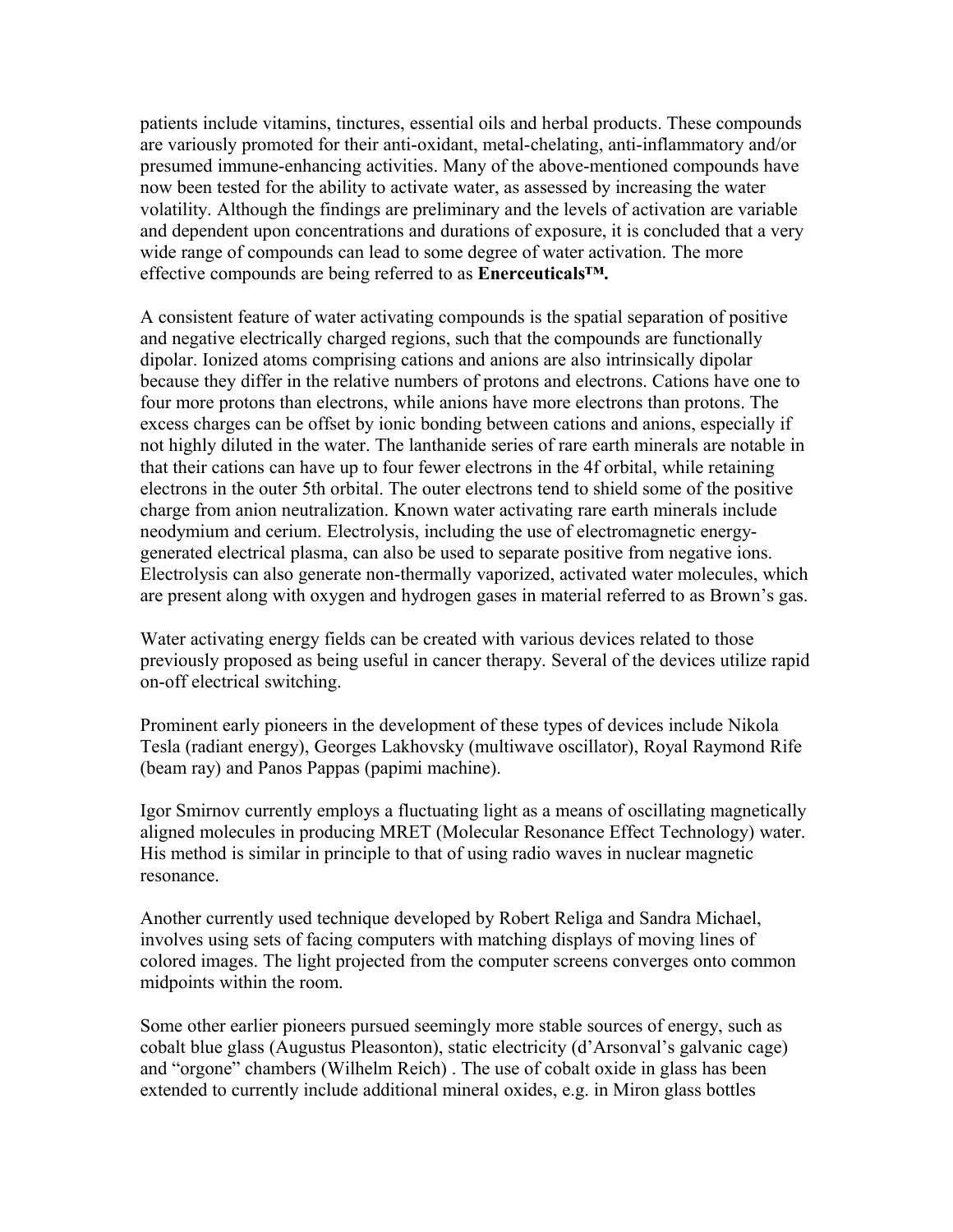## (miron-glas.com).

Wilhelm Reich identified orgone as a universal force with biological and biophysical properties. Elevated levels of orgone develop in chambers with walls composed of alternating layers of electrical conducting and insulating materials. Cancer patients would be treated by sitting within such chambers. Subsequent followers of Reich's work argue that they can attract and transmit orgone using pyramids of polyether resins, which are embedded with dispersed mixed minerals, metal coils and specifically oriented quartz and other crystals. These pyramids are able to somewhat activate water. So too can certain crystals directly lead to water becoming activated. Resins and other containers are being used to embed various water-activating ceramics to avoid any leaching of the chemicals into the water. Direct contact of the water with the activating compounds is, therefore, not a necessary requirement for activating water.

Another indication of distant activation of water is provided by the Aquapol device developed by Wilhelm Mohorn. This device reverses the upward seepage of water into the foundations of buildings. It consists of a coil with attached antennas and an energy gathering metal plate. It is positioned onto the ceiling of a room, yet affects the groundwater moving up the foundations of the building. Negative ions are said to be increased around the device (personal communication).

Johann Grander also realized that the activated water, which he obtained from deep within an old copper mine in Austria, could be used to indirectly activate other water. His commercial water activating device comprises an inner compartment into which he placed some of the active water from the copper mine. Regular water would flow into the device without directly entering the inner compartment. The water emerging from the device acquires substantial beneficial qualities in various biological and industrial applications. This and related observations carry the important inference that consuming or even being exposed to activated water can potentially induce biophysical effects throughout the body, ostensibly via the secondary activation of the body's **A.C.E.™** pathway.

Direct evidence for the above-stated inference was obtained in studies employing neutral red dye dissolved in activated fluid. Activated water with dissolved neutral red dye will show a striking fluorescence when illuminated with ultraviolet (UV) light. This is not seen with regular water at normal pH. Enhanced UV fluorescence with added dye is also seen upon activation of some other fluids. A protocol was developed comprising the placing a solution of neutral red dye in an activated fluid over skin lesions caused by either herpes simplex virus (HSV) or herpes zoster virus (HZV). Illuminating the solution with UV light results in the underlying lesion becoming fluorescent when directly viewed with UV light.

This transfer of energy is presumably to the **A.C.E.™** pigments within the herpes skin lesion. The energy transfer occurs even with intervening light impermeable material between the illuminated solution and the underlying herpes skin lesion. A similar protocol was tested in children with autism. Rather than targeting specific skin lesions,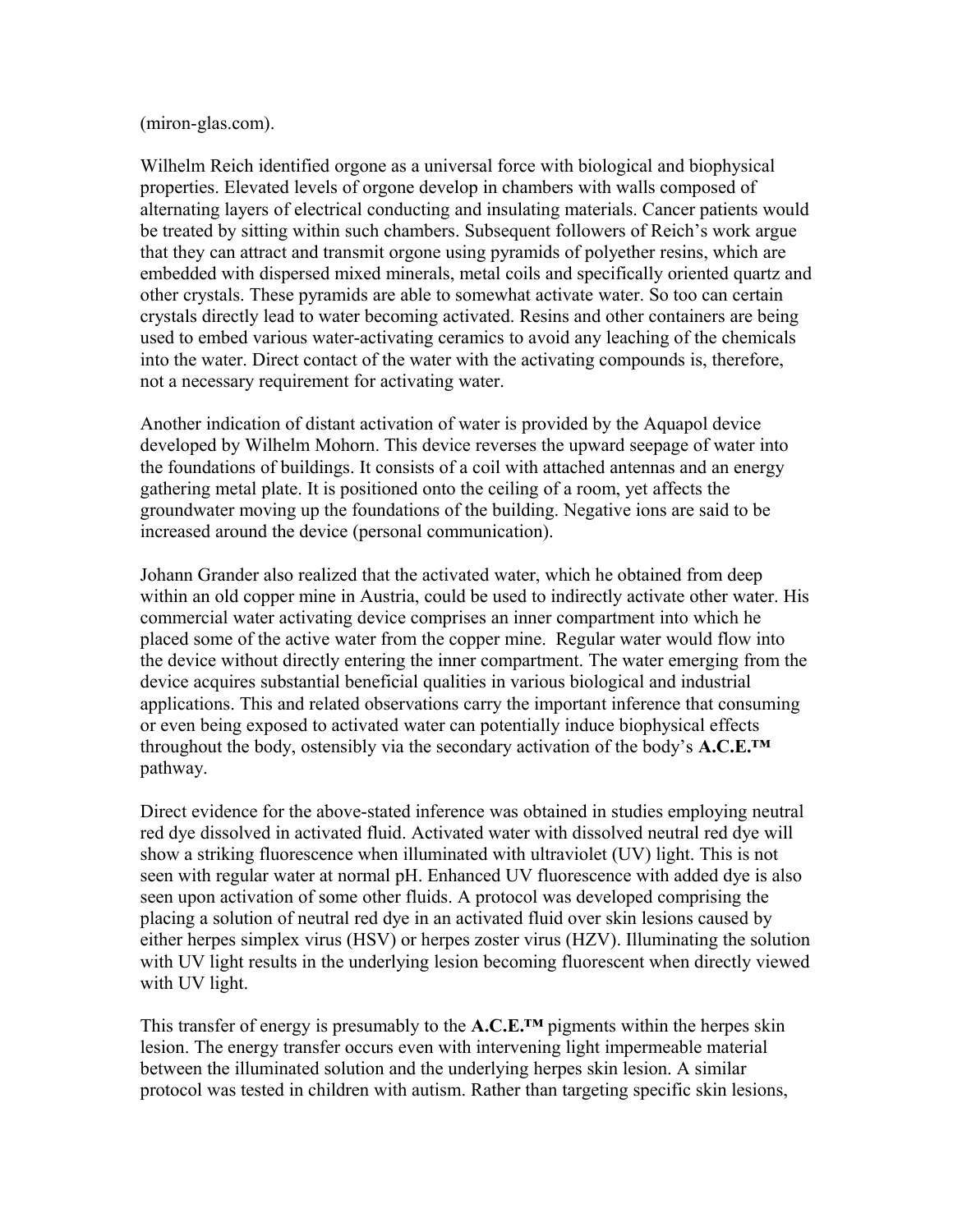the UV illuminated solution that is applied to paper towels or contained in a sealed Ziploc pouch, was placed over areas of the child's back or onto the soles of the child's feet.

Again, this procedure induced direct UV fluorescence in the underlying skin of the child, as well as direct UV fluorescence in other regions of the child's skin and within the oral cavity. Again, the induction of direct skin fluorescence occurred even with an intervening layer of light impermeable black plastic. The inducible skin fluorescence would slowly fade over several hours. Parents noted definite improvements in their autistic children using this protocol.

The practice of homeopathy is based on a false premise of specificity, as implied in the Law of Similars. This Law asserts that each specific symptom in a patient can be alleviated by administering a highly dilute solution of a compound that induces the exact same symptom, when administered in high concentrations to normal, healthy individuals. Homeopathy also assumes that the compound can be so diluted in water as to be no longer physically present, but to have left a "memory" in the water that is unique for the compound. No cross- over study has been published that convincingly proves that there is specificity of symptom relief using different formulations under controlled "doubleblind" conditions. Indeed, clinical experience confirms that certain homeopathic formulations are clinically effective in multiple clinical conditions (discussed below).

Homeopathic remedies are typically produced by using alcoholic extracts (tinctures) of materials from one or more plants, with or without added minerals. Each formulation is diluted into water or into water with a low content of ethanol. Additional 10 to 100-fold dilutions are subsequently made, with the solution being jolted (succussed) between dilutions and before administration. Mainly for proprietary reasons, the actual ingredients in many homeopathic formulations are rather vaguely described and not always honestly listed. Different homeopathic remedies are intended to be administered by injections, inhalation, orally or topically.

The removal of specificity as an activity parameter of homeopathic remedies, leads to the conclusion that the products simply comprise water, which has acquired biological activity during the repetitive dilutions of various tinctures. This approach deemphasizes the chemical formulation of the activating tinctures. The major goal of future studies is to devise a method for accurately assessing the **A.C.E.™** pathway in cancer patients. The method can help optimize efforts to maximally enhance the **A.C.E.™** pathway in these patients. Moreover, a better quantitation of in vivo efficacy of various therapeutic approaches to enhancing the **A.C.E.™** pathway will help shed light on the nature of **KELEA™** and the proposed capacity of the brain to act as a natural antenna for **KELEA™**. Another important goal is to confirm the ability of **KELEA™** activated fluids and/or **KELEA™** enhanced environments to induce apoptosis in tumor and not in normal cells. These studies can be initially performed on cultured tumor and non-tumor cell lines. Cell growth can be monitored using metabolic markers, such as MTT (3-(4,5 dime- thylthiazol-2-yl)-2,5-diphenyl tetrazolium bromide) . Molecular markers of apoptosis include terminal deoxynucleotidyl transferase dUTP nick end labeling (TUNEL).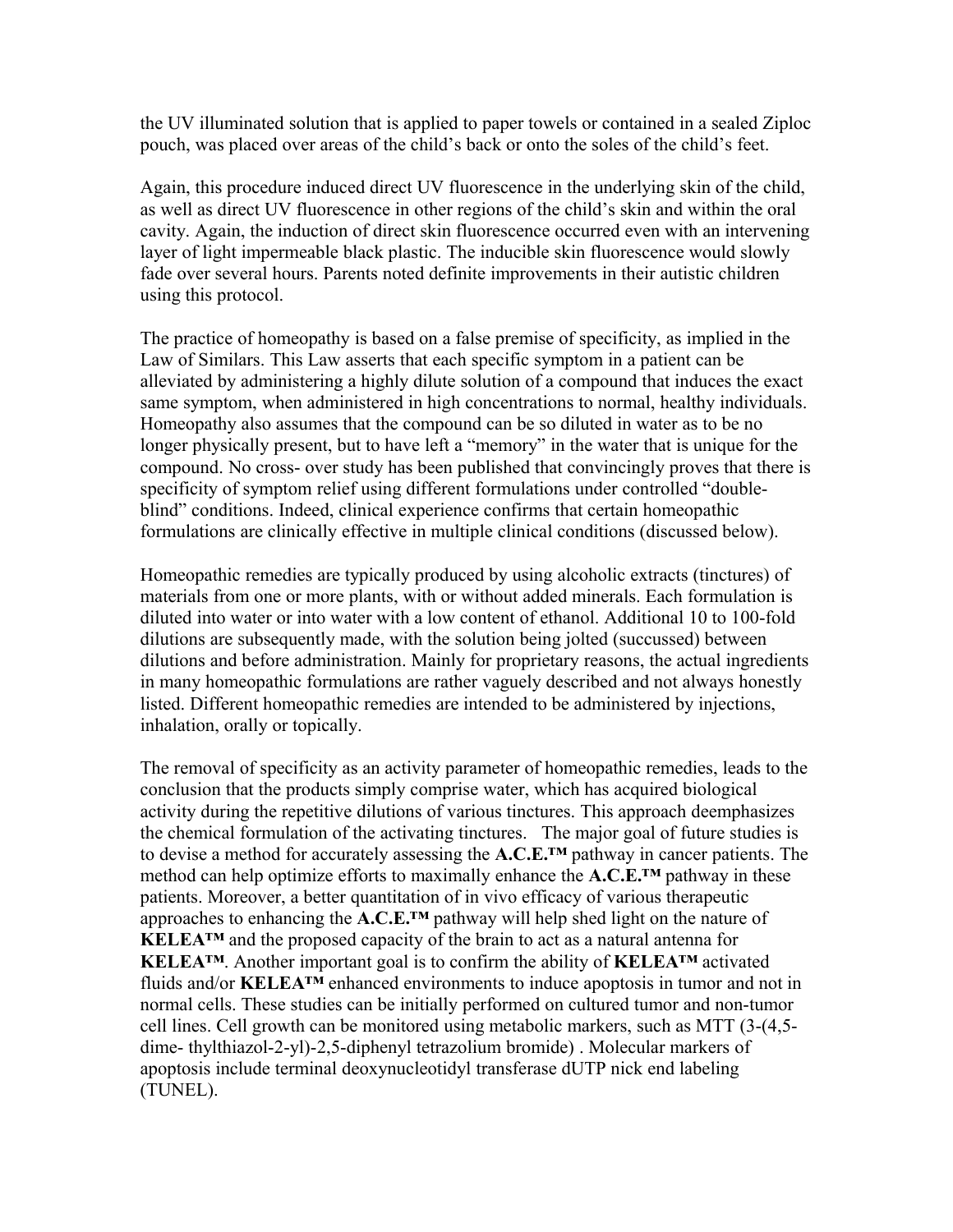These assays will help in the selection and further optimization of **KELEA™** activated fluids. To date, most cancer patients receiving non-conventional therapies have been at later stages of their illness, having had one or more prior courses of chemotherapy. It would seem preferable to begin **A.C.E.™** -pathway based protocols immediately after the initial cancer diagnosis. Detailed molecular analyses on biopsied tumor tissue can take up to several weeks. This interval provides a window of opportunity to assess any possible reduction in tumor size achievable using **A.C.E.™** pathway based an™ti-tumor therapies. Positive findings could reasonably then lead to an extension of the delay in instigating chemotherapy. Suitable patients for investigative, first-line **A.C.E.™** pathway based therapy, can also include patients who are motivated by the adverse outcomes of conventionally treated relatives. Success in **A.C.E.™** pathway-based cancer therapy will quickly lead to consideration of the role of the **A.C.E.™** pathway in cancer prevention and, indeed, to the many other benefits of routinely consuming **KELEA™** activated fluids.

The continuing growth of tumors is attributed to the tumor cells having insufficient cellular energy (**ICE™**) to undergo death by apoptosis. It is reasoned that if additional cellular energy was available, the tumor cells will overcome the barrier(s) to apoptosis and self-destruct. **KELEA™** (kinetic energy limiting electrostatic attraction) is perceived as a fundamental force that prevents the fusion of electrostatically attracted opposing electrical charges. **KELEA™** can add to the kinetic and chemical energy of water molecules and other substances. **KELEA™** activation of intercellular and extracellular water within living organisms provides a source of cellular energy beyond that obtained from the metabolism of food. The additional energy provides an alternative cellular energy **A.C.E.™** pathway for a range of cellular activities, some of which are not supported by increased food consumption. A likely distinguishing function of the **A.C.E.™** pathway is facilitating tumor cell apoptosis. Another distinguishing characteristic may be **A.C.E.™** pathway mediated improvements in aspects of brain functions, including the brain's capacity to function as an antenna to attract KELEA™ into the body. The **A.C.E.™** pathway can also provide a non-immunological defense mechanism against various pathogens, potentially including oncogenic viruses.

The administration of **KELEA™** activated water is discussed as a practical method for enhancing the **A.C.E.™** pathway. Studies are underway comparing intravenous administration with oral consumption, inhalation and widespread, direct skin exposure. **KELEA<sup>TM</sup>** activated water can be produced using two basic methods. One method involves the addition of selected dipolar compounds to water. These compounds can be subsequently removed from the activated water. The second approach is to place the water in an environment with increased levels of **KELEA™**. These environments can be created using various devices, some of which use repeated on-off electrical switching. Using these methods, large volumes of activated water can be inexpensively produced.

Other modes of Complementary and Alternative Medicine (CAM) modalities are similarly consistent with activating the body's **A.C.E.™** pathway as cancer therapy. The effects of **KELEA™** activated and control tissue culture media on the growth and survival of cultured normal and tumor cells can provide additional insights into the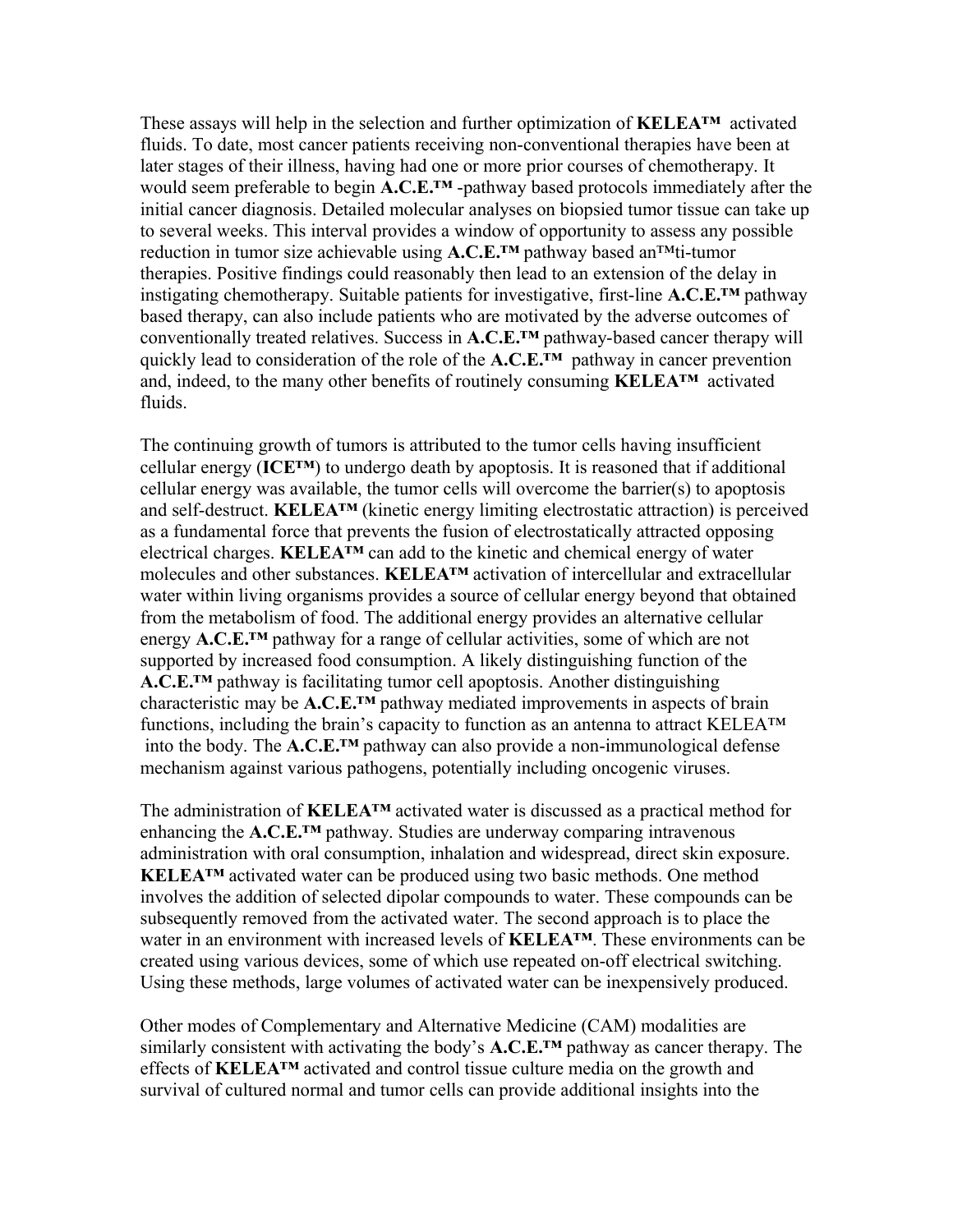**A.C.E.™** pathway. Clinical testing of **KELEA™** activated water should be provided as first-line therapy in cancer patients.

The increases in weight of certain compounds from non-contact exposure to activated water and the progressive reductions in the added weight when the objects are being weighed in an electronic balance, require a rethinking of the concepts of weight and gravity.

According to current theory as proposed by Einstein, weight is simply a passive reflection of the relative distortion of spacetime by the objects with that caused by the earth. Objects are supposedly attracted to one another solely by the resulting curvature of the spacetime between the objects, and not as presumed by Isaac Newton to an unknown external or emitted force, which attracts distant objects. Nicolas Fatio in the 17th century and Georges-Louis Le Sage in the 18th century proposed an external pushing force coming from every direction.

Objects could potentially partially shield one another from the force acting in the area between the objects. The objects would, therefore, be pushed towards one another. This theory was abandoned mainly because it was wrongly assumed that the shielding would be a reflection of surface area rather than the mass of an object. The observed reversible reductions in the displayed weight of certain objects, together with periods of rapid and seemingly erratic fluctuations in the displayed weight, are clearly indicative of an additional component to weight beyond the distortion of spacetime. It may be time to revive some of the earlier considerations of Fatio and Le Sage.

As noted above, the results have major implications for the possibility of an overall decline in the health and vitality of all life forms. This decline may be corrected by the more widespread, routine use of **KELEA™** activated water in humans, animals, and agriculture. Efforts to achieve this goal are underway.

Clinicians interested in testing **KELEA™** activated water and **KELEA™** generating energy devices as possible cancer therapies can directly contact this site for further information, and so too may basic researchers willing to assist in studies on **KELEA™**. To order **DeSpark, A.C.E.™, GET ™, WET ™, Milk Of The Gods™, DeDermis, GlacialBlue™, Waterceutical™, Epione™** or other **Ennerceutical™** products, visit the **DivineQuantum.com or Charminshaman.com** page.

We are seeking active participation of Clinicians and public participation in our ongoing clinical trials. You may visit the Contact Us page. If you wish to speak with someone directly, please use the Consultation information.

Product Names

DeSpark, DeDermis, DeLixir